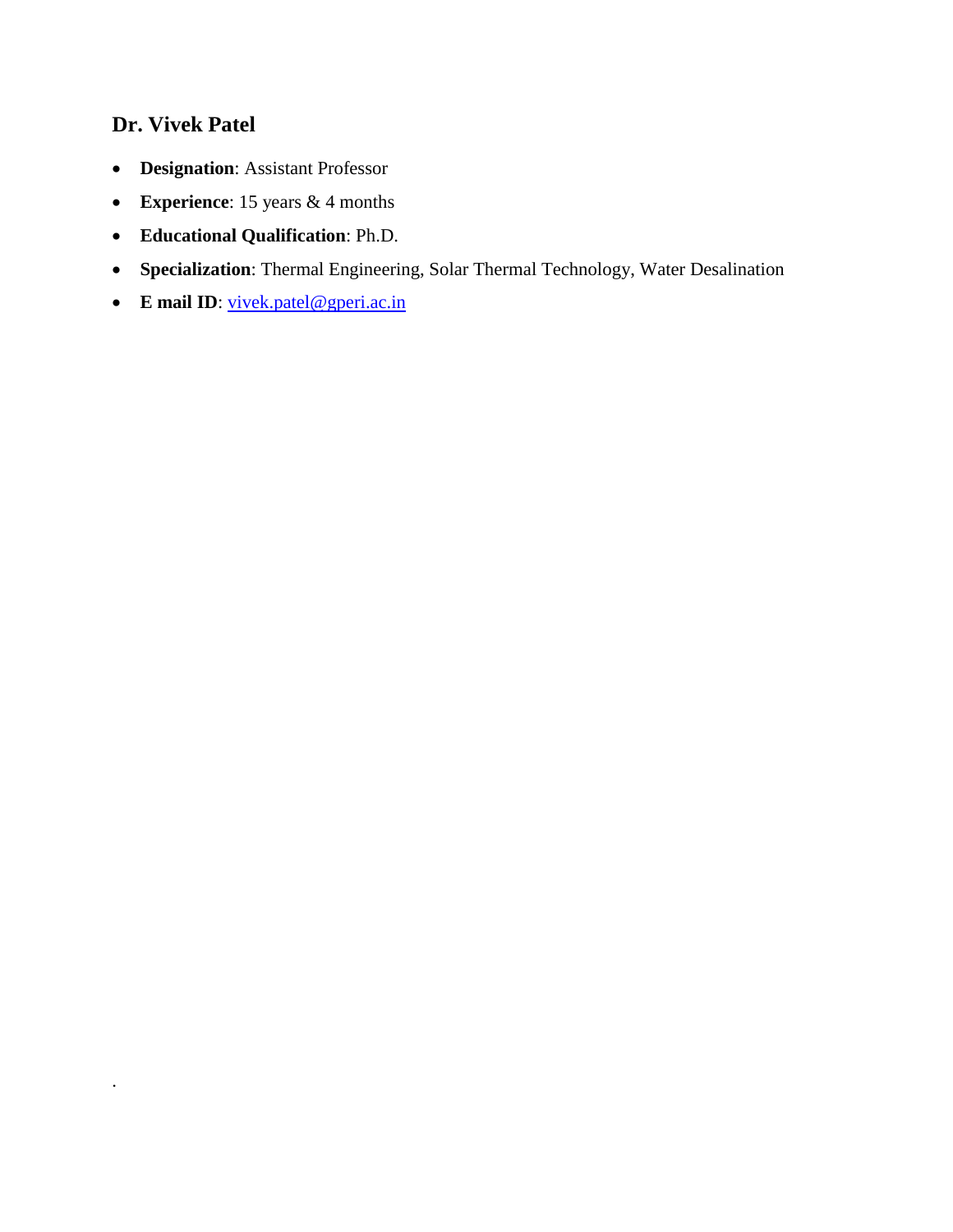# **Research**

### **Paper Publication:**

- 1. "Experimental and Theoretical Evaluation of Bubbler Humidifier for Humidification Dehumidification Water Desalination System". International Journal of Heat and Mass Transfer, Springer Link. **Link: [https://doi.org/10.1007/s00231-019-02659-1.](https://doi.org/10.1007/s00231-019-02659-1)**
- 2. "Theoretical and Experimental Investigation of Bubble Column Humidification and Thermoelectric Cooler Dehumidification Water Desalination System". International Journal of Energy Research, Wiley Publication. **Link: [https://doi.org/10.1002/er.4931.](https://doi.org/10.1002/er.4931)**
- 3. "Mathematical modeling and performance assessment of solar air collector". Indian Journal of Science and Technology, 13(18): 1803-1810. **Link: https://doi.org[/10.17485/IJST/v13i18.608](https://doi.org/10.17485/IJST/v13i18.608)**.
- 4. "CFD Simulation of Dehumidification of Air in Humidification-Dehumidification Based Water Desalination System". Iranian Journal of Science and Technology, Transactions of Mechanical Engineering, Springer Link. **Link: [https://doi.org/10.1007/s40997-021-](https://doi.org/10.1007/s40997-021-00454-0) [00454-0.](https://doi.org/10.1007/s40997-021-00454-0)**
- 5. "Performance and Economic Analysis of Bubble Column Humidification and Thermoelectric Cooler Dehumidification Water Desalination System". Journal of Thermal Science and Engineering Applications, ASME. Link: **[https://doi.org/10.1115/1.4052346.](https://doi.org/10.1115/1.4052346)**
- 6. "Performance assessment of conventional solar desalination system in Northern part of Gujarat". Environmental Science and Pollution Research, Springer. Link: **[10.1007/s11356-](https://doi.org/10.1007/s11356-021-17709-7) [021-17709-7.](https://doi.org/10.1007/s11356-021-17709-7)**

### **Paper Presentation:**

1. "Blow Molding". National Conference on Emerging Trends in Mechanical Engineering, 28- 29 March 2008, G.H. Patel College of Engineering and Technology, Vallabh Vidhyanagar, Gujarat.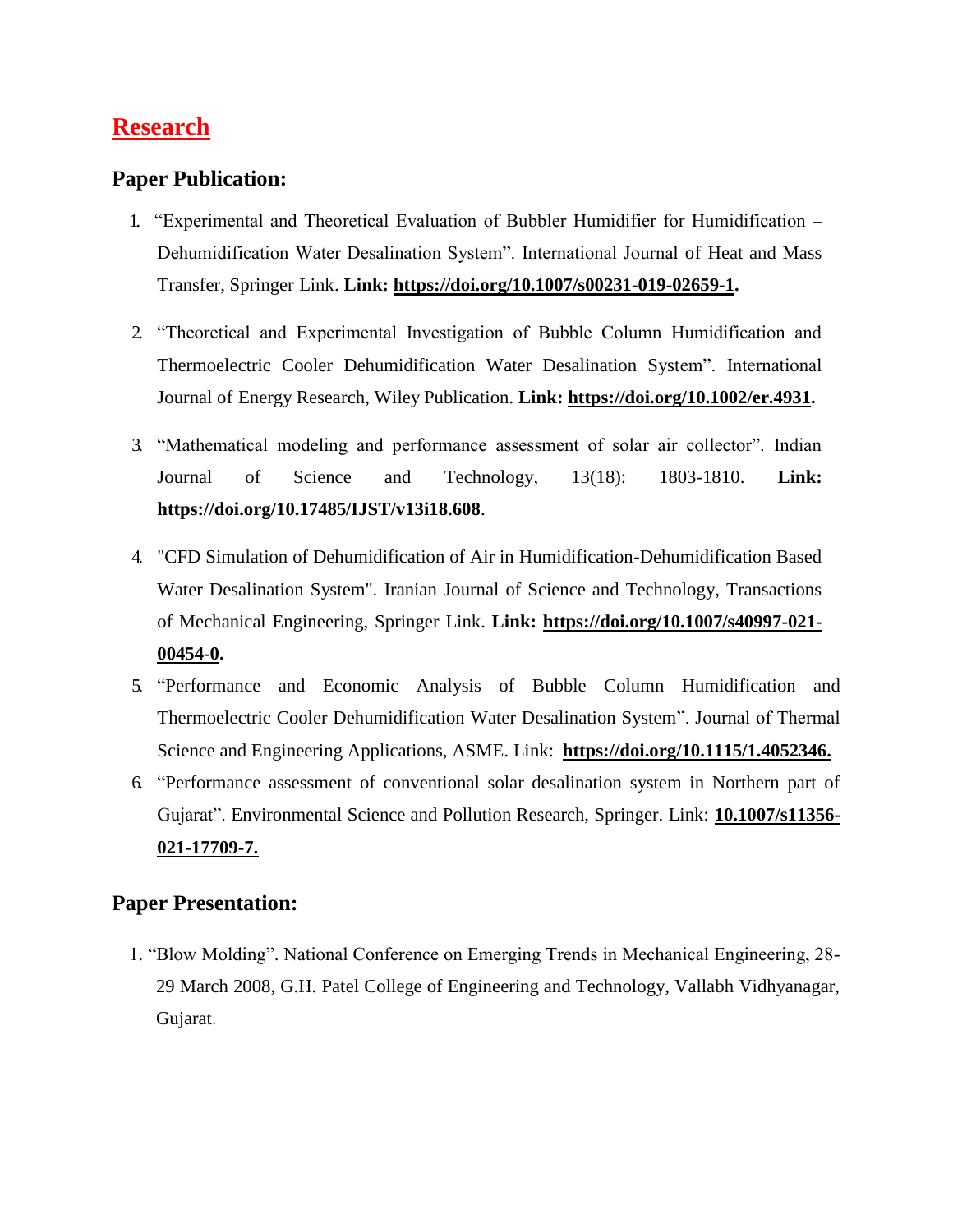- 2. "Experimental Investigation of Humidification Process by Air Passing through Saline Water". 2<sup>nd</sup> International Conference on Desalination and Environment, 23-26<sup>th</sup> Jan 2016, Doha, Qatar.
- 3. "Theoretical and Experimental study on the influence of thermo-electric cooling dehumidifier on HDH water desalination system".  $12<sup>th</sup>$  International Conference on Thermal Engineering: Theory and Applications, 23-26<sup>th</sup> February 2019, PDPU, Gandhinagar.

#### **Grant Received**

- 1. Seminar Two Days Seminar on "Advanced Simulation Process and Solutions", funded by GUJCOST-DST 2018 (Grant No. GUJCOST/Sem-Sym 1738/2018-19/1148).
- 2. Seminar Three Days Seminar on "Potential Need for Electrical Vehicles, its Future Challenges and Opportunity for the Indian Market", funded by GUJCOST-DST 2018 (Grant No. GUJCOST/Seminar Grant 2076/2018-19/2423).
- 3. Research project grant on "Performance enhancement of single basin solar still using reflectors, sensible heat storage material and TEC based condenser" under Seed money scheme. Funded by GTU-2021 (Grant No. GTU/IQAC/SMS/Sanction Letter/2021/7480)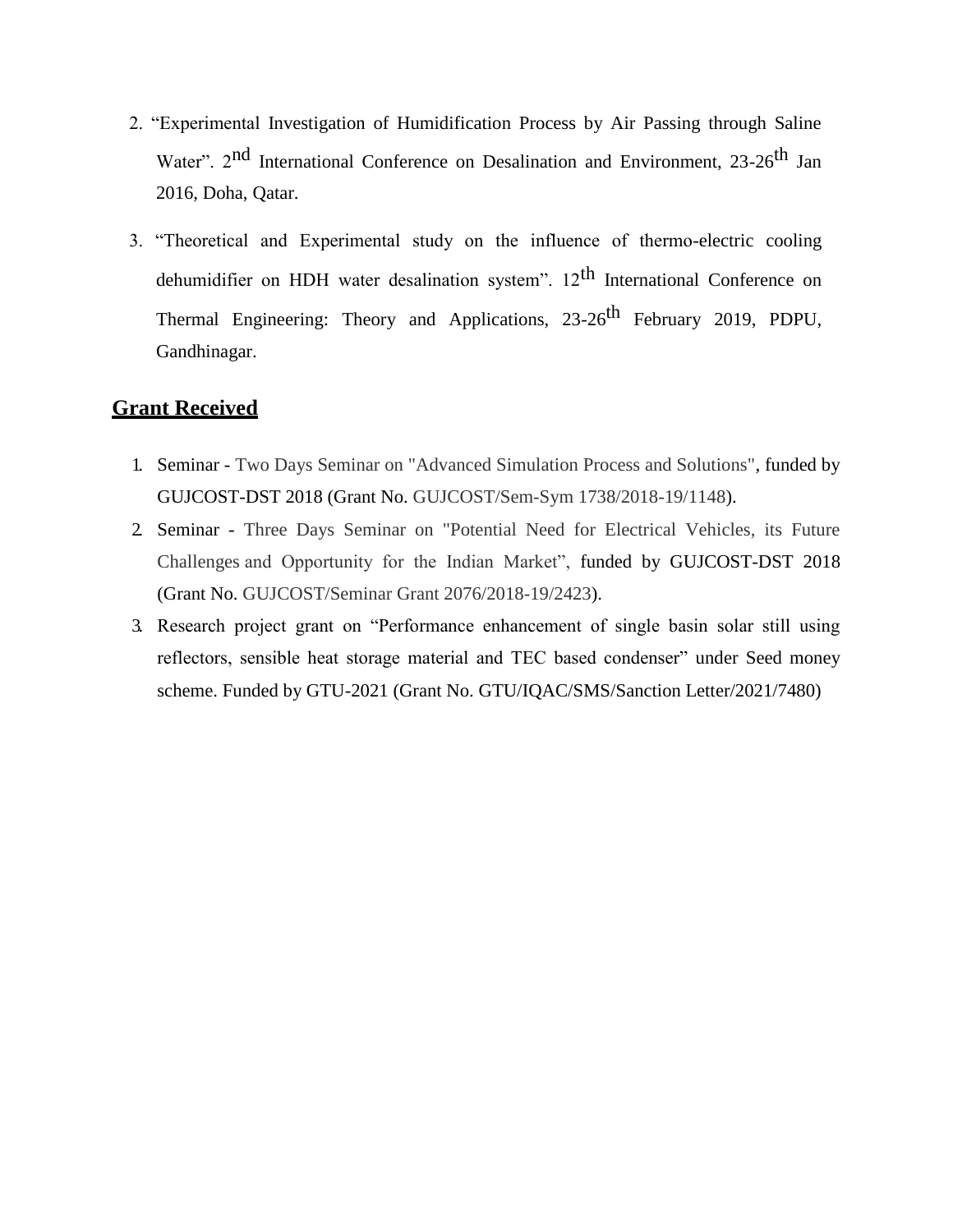### **[Professional Contribution](https://gperi.ac.in/mechanical.php#umangdetailtwo)**

- 1. Reviewer in the International Conference on Advances in Thermal-Fluids Engineering (ATFE 2021) from March 25-26, 2021organized at Pandit Deendayal Energy University, Gandhinagar.
- 2. Reviewer in the Sigma International Multi Disciplinary Research Journal, SIGMA Group of Institutes, Vadodara.
- 3. Reviewed the course proposal on "Machinist and Fitter" submitted at Center for Continuing Education (CCE), GTU.

| Sr. No. | <b>Name</b>                                  | Month &                                               | <b>Title</b>                        |
|---------|----------------------------------------------|-------------------------------------------------------|-------------------------------------|
|         |                                              | Year                                                  |                                     |
|         | Society for promotion and                    | November                                              |                                     |
| 1.      | Technical<br>Education<br>$\&$               | 2007                                                  | <b>Induction Training</b>           |
|         | Research                                     |                                                       |                                     |
| 2.      | <b>SPEC</b><br><b>AMA</b><br>Youth           | <b>May 2008</b><br><b>Youth Empowerment Programme</b> |                                     |
|         | <b>Empowerment Programme</b>                 |                                                       |                                     |
|         | AICTE Summer School, NIT                     | June-July                                             | <b>Alternate Automobile Fuels</b>   |
| 3.      | Jaipur                                       | 2008                                                  |                                     |
| 4.      | Patent search Methodology                    | September                                             | <b>Patent Search Methodology</b>    |
|         | by GTU                                       | 2009                                                  |                                     |
|         | training<br>Short<br>term                    | November                                              | <b>Engineering Drawing</b>          |
| 5.      | Programme, SVNIT                             | 2009                                                  |                                     |
|         | <b>ISTE Workshop conducted</b>               | December                                              | <b>Engineering Thermodynamics</b>   |
| 6.      | by IIT Bombay                                | 2012                                                  |                                     |
|         | <b>TEQIP</b><br>Sponsored                    | June-July                                             |                                     |
| 7.      | continuing Education,<br><b>SVNIT</b>        | 2014                                                  | <b>Computational Fluid Dynamics</b> |
| 8.      | <b>Faculty Development</b><br>Program by GTU | September<br>2015                                     | Design Engineering                  |

## 4. **Seminars/Workshops/Training Programs attended:**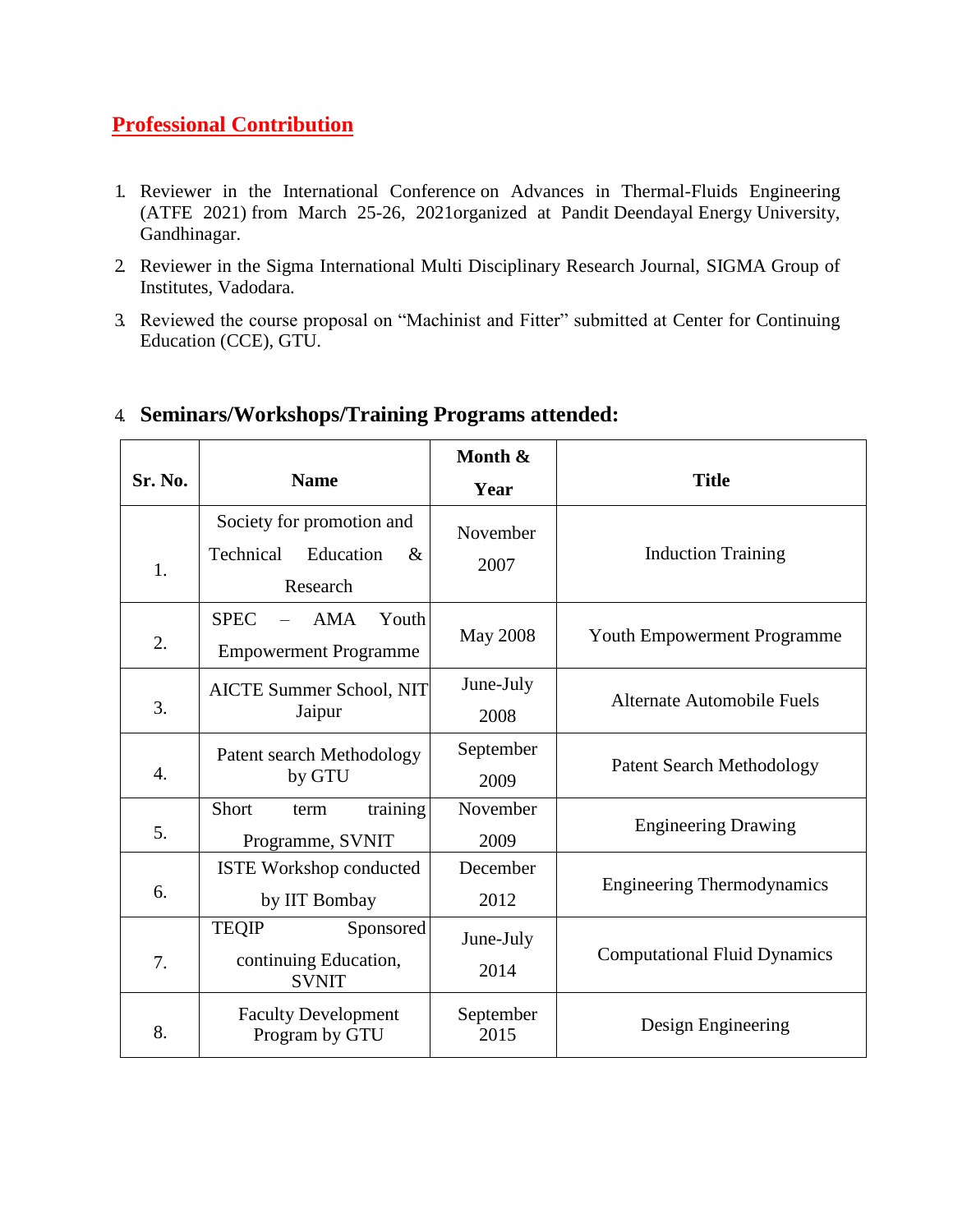| 9.  | <b>GUJCOST Seminar, GPERI</b>                        | March 2018       | Policy Planning<br>and Potential<br>of                                                                                        |
|-----|------------------------------------------------------|------------------|-------------------------------------------------------------------------------------------------------------------------------|
|     |                                                      |                  | Renewable Energy Systems in India                                                                                             |
| 10. | Workshop, PDPU                                       | April 2018       | -Hydraulic<br>Modeling<br>$\&$<br>Thermal                                                                                     |
|     |                                                      |                  | <b>Simulation of Thermal Power Plants</b>                                                                                     |
| 11. | Workshop, GPERI                                      | August 2018      | <b>Advanced Simulation Processes</b>                                                                                          |
| 12. | <b>Faculty Development</b><br>Program, SIEMENS       | October 2018     | <b>Essentials for NX Designers</b>                                                                                            |
| 13. | Seminar, GERMI                                       | October 2018     | Thermal<br>Solar<br>Concentrating                                                                                             |
|     |                                                      |                  | Technology                                                                                                                    |
| 14. | Training Program, AISE                               | December         | Solar Thermal Technology- Domestic                                                                                            |
|     |                                                      | 2018             | and Industrial                                                                                                                |
| 15. | Training Program, AISE                               | Jan-Feb 2019     | <b>Solar PV Power Plant</b>                                                                                                   |
| 16. | Workshop, GPERI                                      | March 2019       | Potential Need for Electric Vehicles                                                                                          |
| 17. | Webinar, PDEU                                        | November<br>2020 | <b>Effective Scientific Writing and</b><br>Strategies of Research Papers ]\<br>Publications in High<br><b>Impact Journals</b> |
| 18. | <b>AICTE Training And</b><br>Learning (ATAL) Academy | January 2021     | <b>CFD</b>                                                                                                                    |
| 19. | Webinar, PDEU                                        | February 2021    | Low-Cost Renewable Energy Driven<br>(Lc-Red) Wastewater Treatment<br>Options                                                  |
| 20. | STTP, GUJCOST                                        | February 2021    | Futuristic Innovations on Solar Energy<br>Technologies                                                                        |

5. Performed duty as a Project officer & Member Secretary – Anchor Institute of Solar Energy

6. Lifetime member of Indian Society for Technical Education (ISTE)

7. Lifetime member of Society for Promotion of Technical Education & Research (SOPTER)